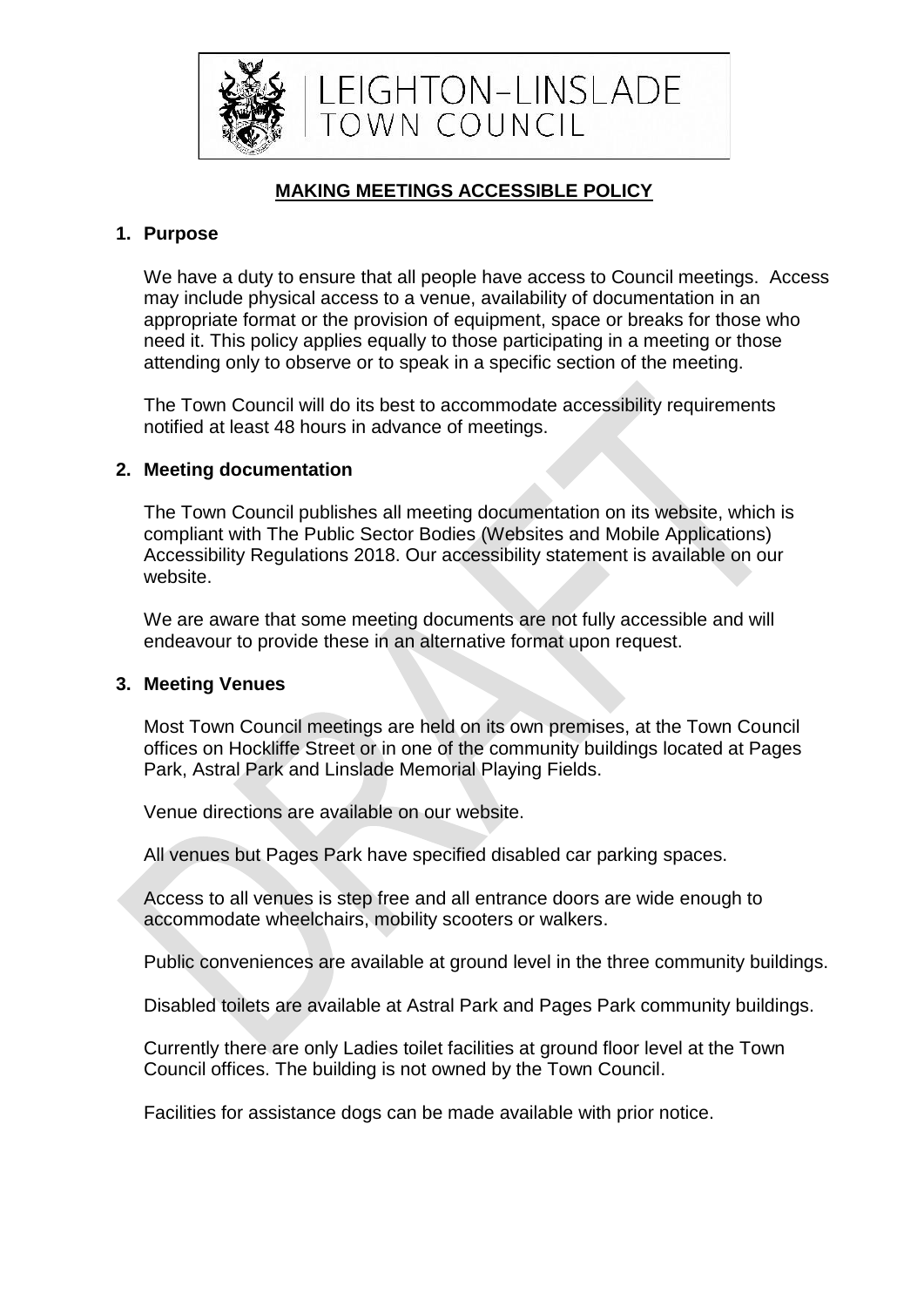## **4. Meeting scheduling**

The Town Council will avoid scheduling meetings on English Bank Holiday dates or significant religious festivals, as far as practicable. Sometimes meeting dates are prescribed by the need to meet statutory deadlines.

### **5. Meeting Duration**

Council meetings will not ordinarily be of longer duration than a maximum of 2.5 hours and the public speaking session will always be near the start of the meeting.

The meeting agenda will identify any specified breaks during the meeting.

The Council is mindful that breaks may be helpful for all manner of health-related conditions. A break may be called at any time at the discretion of the Chairman of the meeting. The Council will endeavour to accommodate any requests made in advance regarding breaks during meetings.

### **6. Meeting details**

Meetings will have a clear agenda which is published several days in advance.

Participants at meetings will have name cards/badges so they can be clearly identified.

Meetings will have specific and separate seating areas for those participating in the meeting and those observing the meeting or speaking in the public session. Within the seating areas, individuals can choose seats to meet their own requirements e.g. near an aisle, near an exit or near a window.

The Chairman of the meeting will be clearly visible to everyone and will make all meeting announcements. The Chairman will have been advised of any individual requirements requested in advance by meeting participants or attendees.

## **7. Visual impairment**

Venue signage will ordinarily be dark lettering on a light background and visible at all height levels.

All venues use LED lighting. Dimmer switches are available at Astral Park Sports & Community Centre.

Printed material can be provided in large print (size 18 font) or on non-white paper if requested in advance. As agenda documents are available on our website, viewers will be able to enlarge documents accordingly on their own devices.

Meeting documents are provided electronically to Councillors via the Modern.gov app which allows for the font size to be expanded, as well as for text to be highlighted.

Where equipment such as flipcharts, white board, smart TVs or other screens are used, the Council will aim to ensure these are visible to all meeting participants.